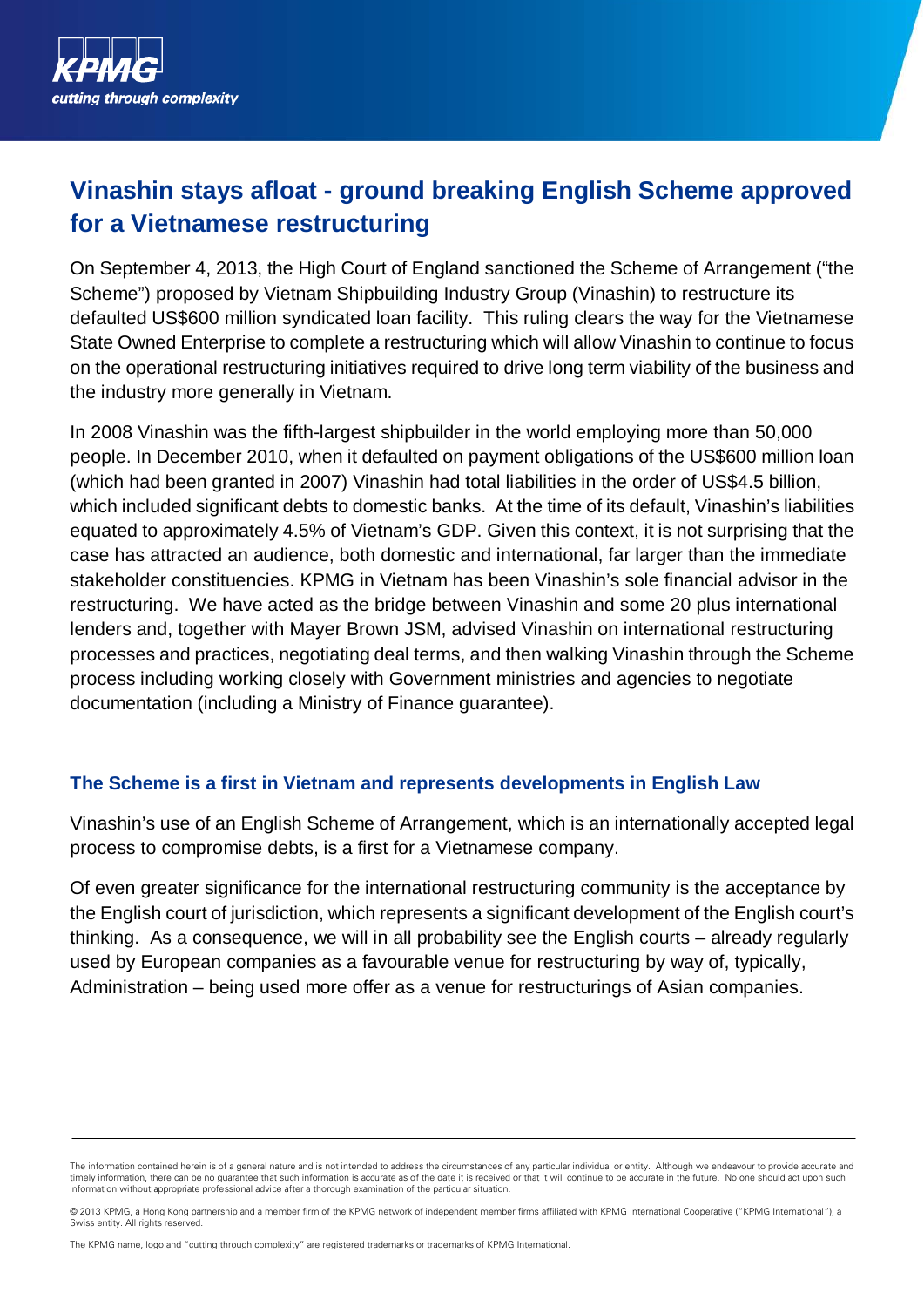The Vinashin decision shows that the English courts will:-

- allow foreign companies to make use of an English Scheme of Arrangement where the only connection to the United Kingdom is that the relevant loan facility is governed by English Law; and
- in particular circumstances, the English Court will exercise its discretionary power to stay creditors' legal actions for Summary Judgment in order to allow a Scheme to be promoted.

Intuitively, it seems conceivable that the English court would, in similar circumstances, respond positively to a creditor-led application, either for a scheme or, perhaps, for an Administration Order or some other process available under the UK's Insolvency Act.

#### **A fair deal for the syndicate lenders?**

Under the Scheme, each lender's debt will be exchanged for Notes in the value of their pro-rata share of the total Notes to be issued with a principal of approximately US\$626 million. The Notes will i) be issued by a separate company (under the control of the Ministry of Finance), ii) mature in 2025, iii) be guaranteed by the Ministry of Finance, iv) accrue simple interest of 1%p.a, and v) pay principal and accrued interest upon maturity.

Key drivers of the deal structure have been to i) maintain repayment of loan principal in full, ii) create a readily tradable instrument to enable lenders to cash out early and iii) have payment supported by a Government guarantee. Market players and commentators inevitably will have different views on the commercial terms of the deal reached including the value or pricing that the instrument is likely to trade at.

Perhaps the biggest sticking point in reaching a consensus on deal terms had been the different expectations regarding the appropriate level of Government support for any restructuring, as a number of lenders viewed a "Letter of Comfort" issued in favour of Vinashin by the government as promoting the facility to quasi-government debt. In this regard, the Government guarantee was an essential component of the restructuring as, if called upon, it would represent a direct obligation of the state to creditors. Insofar as the Scheme is founded on principals of equality of treatment of all lenders, takes account of the very distressed financial and operational condition of the business, and provides for a Government-guaranteed outcome that is better than would materialise through an insolvent liquidation, then one hopes that the Scheme will at least be perceived-grudgingly or otherwise – as fair.

The information contained herein is of a general nature and is not intended to address the circumstances of any particular individual or entity. Although we endeavour to provide accurate and timely information, there can be no quarantee that such information is accurate as of the date it is received or that it will continue to be accurate in the future. No one should act upon such information without appropriate professional advice after a thorough examination of the particular situation.

<sup>© 2013</sup> KPMG, a Hong Kong partnership and a member firm of the KPMG network of independent member firms affiliated with KPMG International Cooperative ("KPMG International"), a Swiss entity. All rights reserved.

The KPMG name, logo and "cutting through complexity" are registered trademarks or trademarks of KPMG International.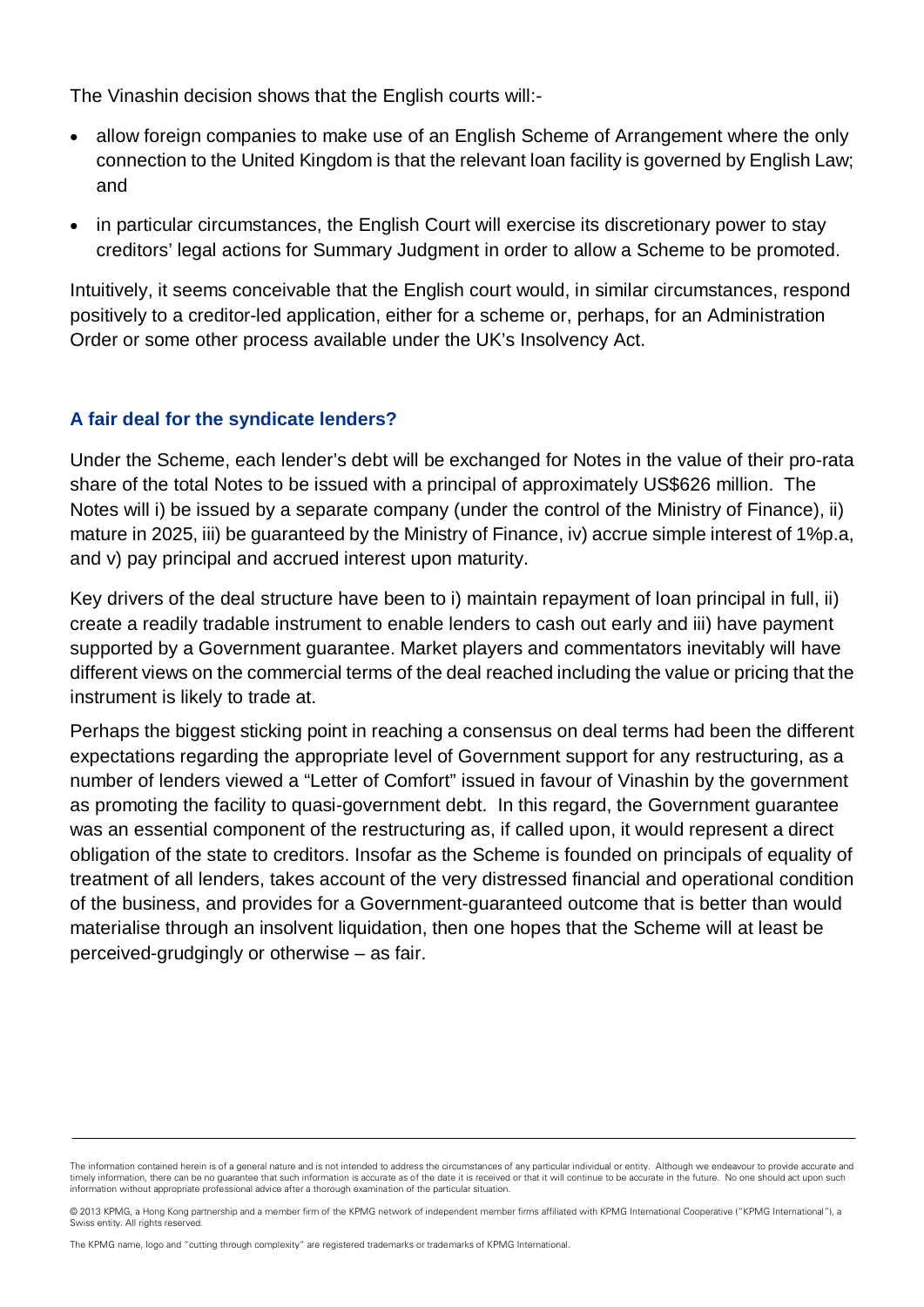## **Vinashin's restructuring process and the legislative framework for distressed enterprises in Vietnam**

As is the case with any developing economy or company seeking to address complex challenges for the first time, there are aspects of Vinashin's restructuring process that could be improved. The education process and lessons learned in tackling Vinashin's debt provide valuable experience and insight in Vietnam that could be applied and refined in restructuring other Vietnamese companies.

As advisers, both KPMG and Mayer Brown JSM, advised Vinashin's management about, and encouraged it to meet, lender expectations of how a restructuring process is conducted internationally. Whilst perfection in this regard was by no means achieved, Vinashin was somewhat closer to this ideal by the end of the process than they were at the beginning. It is to be hoped that future restructurings in Vietnam, if any, will benefit from the acute learning curve that Vietnam has been on through this process.

The extended timetable is not just down to Vinashin. A number of challenges have been faced by the lender group in reaching a consensus firstly amongst the Steering Committee members, secondly with the broader lender group and, finally, with Vinashin. The lender group is diverse in nature and the composition of the Steering Committee (and lender group) changed many times due to factors including debt trading; this exacerbated to the challenge of reaching a consensus.

While Vietnam has had a Bankruptcy Law since 2004, containing many provisions and concepts familiar to other jurisdictions, in practice, Vietnamese Courts only granted decisions to initiate bankruptcy proceedings in 236 cases between 2004 to 2012. The Law provides for Court driven liquidation and rehabilitation procedures to be followed in respect of insolvent debtors. However, to date, there are no known cases of rehabilitation procedures being applied.

A welcome process to reform the Vietnamese Bankruptcy Law is underway which will hopefully improve the ability to implement the provisions in future. Earlier this year the Supreme Court indicated an intention to submit a draft law to the National Assembly for discussion by September 2013.

The information contained herein is of a general nature and is not intended to address the circumstances of any particular individual or entity. Although we endeavour to provide accurate and timely information, there can be no quarantee that such information is accurate as of the date it is received or that it will continue to be accurate in the future. No one should act upon such information without appropriate professional advice after a thorough examination of the particular situation.

<sup>© 2013</sup> KPMG, a Hong Kong partnership and a member firm of the KPMG network of independent member firms affiliated with KPMG International Cooperative ("KPMG International"), a Swiss entity. All rights reserved.

The KPMG name, logo and "cutting through complexity" are registered trademarks or trademarks of KPMG International.